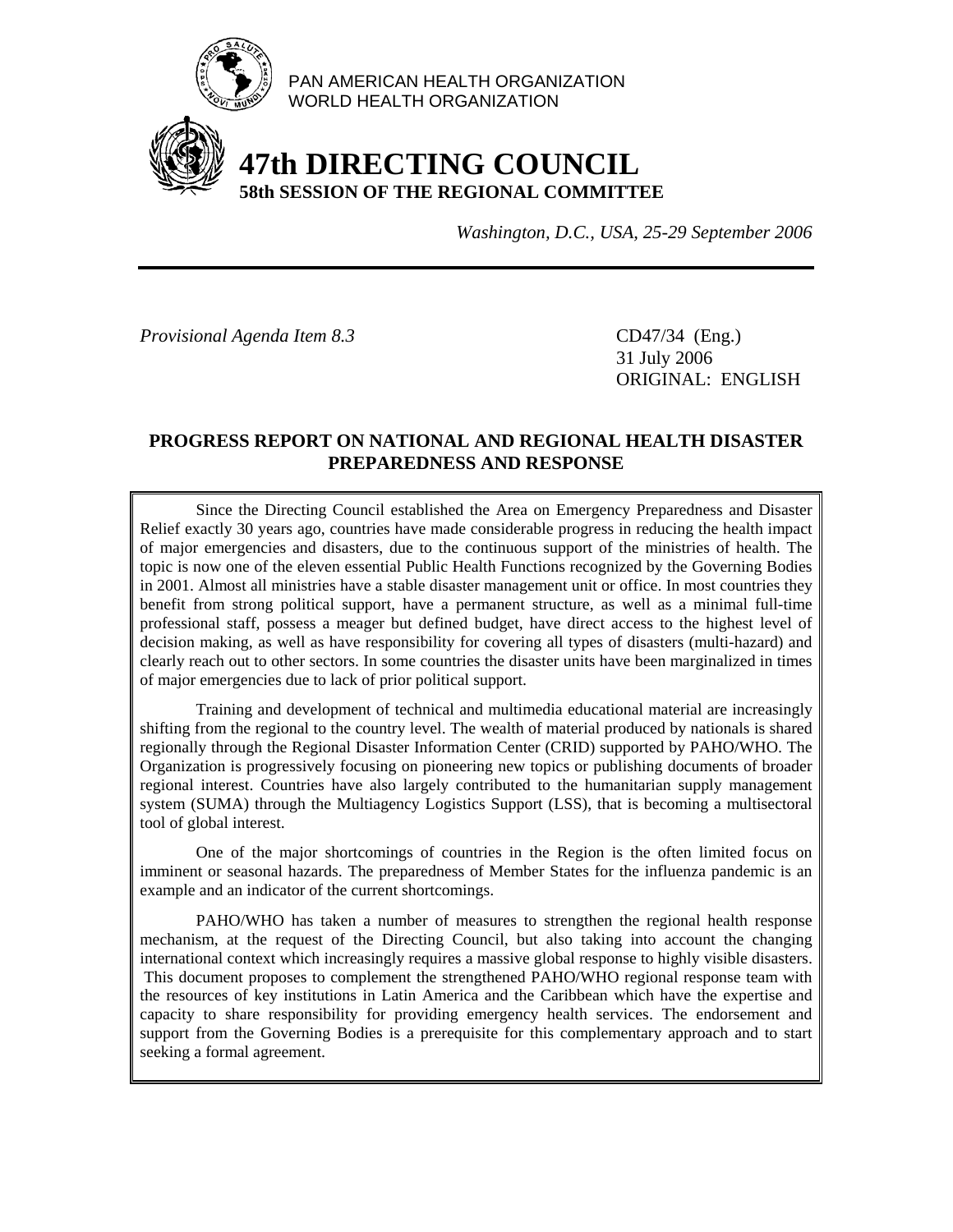CD47/34 (Eng.)<br>Page 2

## **CONTENTS**

## Page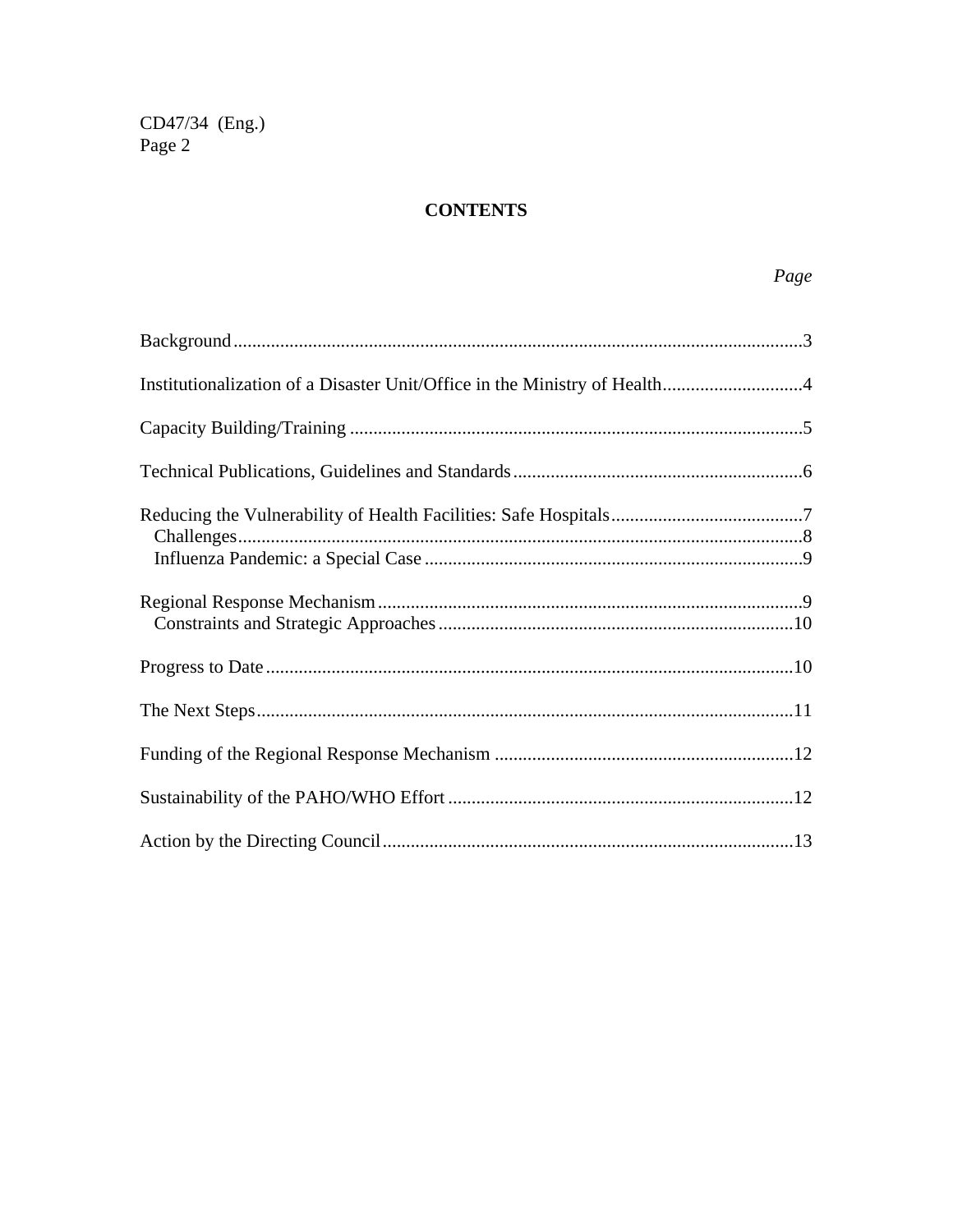#### **Background**

 $\overline{\phantom{a}}$ 

1. The Region of the Americas has a history of being vulnerable to major natural disasters. Few countries are totally immune from the risk of catastrophic earthquakes, volcanic eruptions, or climatic events (as evidenced by the destructive 2005 hurricane season in the Caribbean and the United States of America). The Region also has a history of disturbances or conflicts that have created large population displacements and affected public health. Although Latin America and the Caribbean have not experienced large chemical accidents of the magnitude of Bhopal, India, the risk is becoming increasingly credible.

2. If the risk has been present for centuries, it was only in the 1970s that the health sector in Latin America and the Caribbean recognized preparing for disasters as a priority. In 1976, following the earthquake in Guatemala (23,000 deaths), the Directing Council adopted a landmark resolution CD26.R11 "to request the director to set up….a disaster unit…" instructing the Director of PAHO to establish a unit to assist the ministries of health to prepare and plan for disasters.

3. However, accepting the inevitability of disasters was not sufficient. In 1985, the destruction of the Juarez Hospital in the earthquake in Mexico City belatedly raised the awareness of Member States of the need to mitigate, if not altogether prevent, the loss of health facilities when they are most needed.

4. Finally, hurricanes Mitch and Georges, which set back development in the affected countries in Central America and the Caribbean in 1998, helped convince Member States to include *"reducing the impact of emergencies and disasters on health"* as one of the Eleven Essential Public Health Functions (EPHF) of the ministries of health.

5. Continued support from the ministers of health has permitted the Americas to play a leadership role in health disaster management at the global level. There is, nevertheless, room for improvement. The recent Tsunami that affected 12 countries in South Asia in December 2004 and the earthquake in Pakistan in 2005 illustrated many new challenges that health authorities face both following a large-scale tragedy and an overwhelming and uncoordinated flow of assistance<sup>1</sup>. It is opportune for PAHO/WHO and the ministries of health to reflect on their collective achievements as well as the shortcomings and to make the necessary adjustments to sustain this leadership.

<sup>1</sup> In its 2004 Disaster Report, the Red Cross Movement qualifies the humanitarian assistance as the "world largest unregulated industry"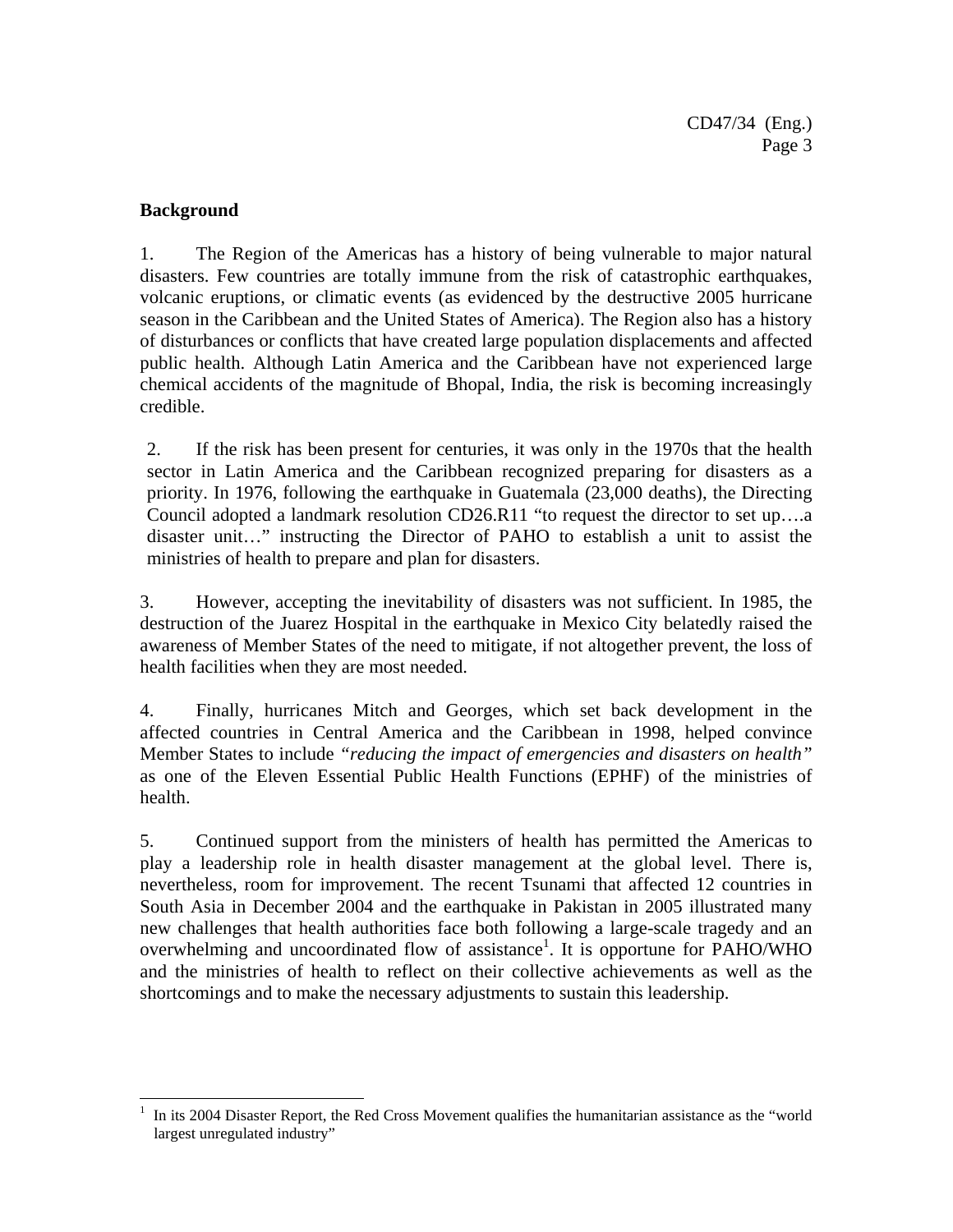$\overline{\phantom{a}}$ 

6. The present progress report, which is presented 30 years after the establishment of the Emergency Preparedness Program by the Directing Council, is based on the knowledge of national conditions by PAHO/WHO staff, the visit of a senior consultant to some countries and the results of two surveys:

- A 2001 survey to measure the performance of Member States under the essential public health functions (EPHF) initiative. The results were published in  $2002^2$  by PAHO/WHO, the US Centers for Disease Control and Prevention (CDC) and the *Centro Latino Americano de Investigaciones en Sistemas de Salud* (CLAISS)*;*
- A 2006 questionnaire, circulated by the Area on Emergency Preparedness and Disaster Relief, <sup>3</sup> to which 33 Latin American and Caribbean countries responded. Detailed results are contained in Document CD47/INF/4.

7. This report complies with Resolution CD46.R14 requesting "*the Director of PAHO to present a report to the 47th Directing Council regarding advances made*":

- (a) by Member States in giving priority "*to reduce the vulnerability of their population and health facilities and to strengthen preparedness and response mechanisms for major emergencies,*" as well as
- (b) by PAHO in "*establishing a regionwide mechanism for immediate disaster response.*"
- 8. This report will address these two points separately.

9. More information on technical progresses in disaster risk reduction is contained in CD47/INF/4.

## **Institutionalization of a Disaster Unit/Office in the Ministry of Health**

10. Since the inception of the program in 1976, the formal establishment of a disaster management unit or office in each Ministry of Health has been PAHO's prime objective and indicator of success. To be effective this unit must meet certain criteria:

<sup>2</sup> *Public Health in the Americas: conceptual renewal, performance assessment, and bases for action*  PAHO scientific and technical publication No 589

http://www.campusvirtualsp.org/eng/pub/PublicHealthAmericas/index.html

<sup>&</sup>lt;sup>3</sup> WHO is planning a comprehensive disaster preparedness survey of all its Member States in the near future.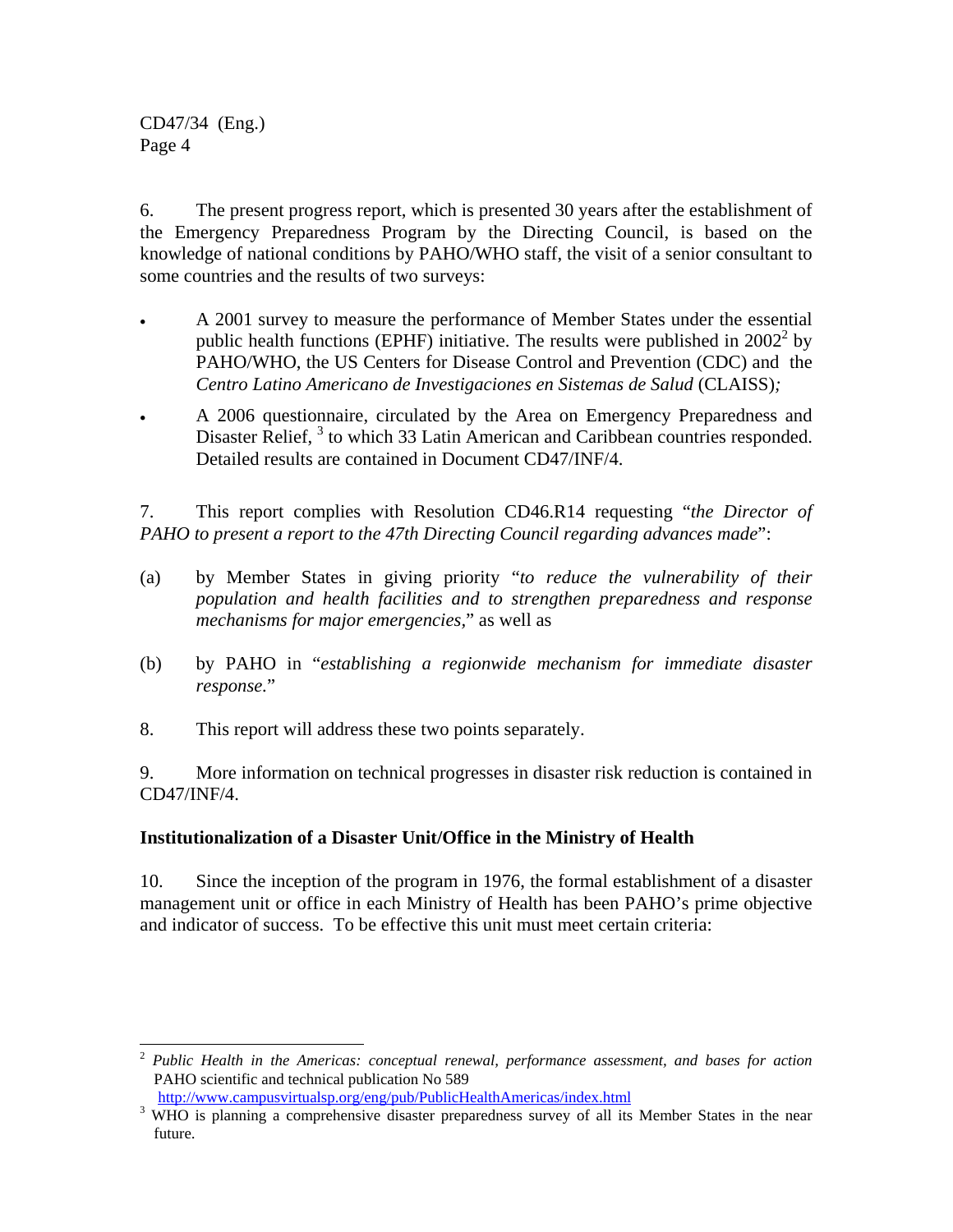- A scope ranging from prevention/mitigation to the coordination of the response to all types of major emergencies;
- A full-time dedicated professional staff and a budget line;
- Direct access and reporting to the policy level of the Ministry;
- Broad cross-sectoral outreach.

11. Presently, 26 (79%) of the 33 countries of America responding to the 2006 questionnaire have formally institutionalized a disaster reduction program and office. In six countries, the function is assigned to another program or individual. Only one country lack either a focal point or some other ad hoc arrangement.

12. Most offices or units are modestly staffed. Only fifteen of the 33 countries have a specific budget line for disaster health preparedness. Others (eighteen countries) fund their activities through ad hoc arrangements for health disaster response, which places them in a vulnerable and precarious situation. PAHO and WHO will closely monitor this situation in periodic surveys of the status of emergency preparedness of the Member States.

13. Appropriate access to decision makers has improved, as it is now rare to see these offices buried within a technical department. In 19 countries, this program is attached to the Cabinet of the Minister or to the Office of the Director General.

14. In all 33 countries, this unit actively links and reaches out to the institutions in charge of overall disaster management and reduction (civil protection or a similar organization). Cooperation with other nonhealth actors, whose support, collaboration and/or information are essential for reducing the health impact of disasters, varies: 25 (78%) health disaster program link with Civil Defense, 28 (85%) with Red Cross, 20 (61%) with the ministry of environment, 21 disaster programs (64%) with the Armed Forced. 22 programs (67%) with international nongovernmental organizations (NGOs) and United Nation Agencies, 18 (54%) with universities, 17 (51%) with the ministry of foreign affairs and fewer  $(14 – 42%)$  with other institutions.

#### **Capacity Building/Training**

15. Member States now have at least a small group of professionals with some experience in disasters. The extent of training activities carried out by the Ministry of Health is truly remarkable. Among the best covered topics are hospital disaster planning and mass casualty management (especially in the Caribbean), damage and needs assessment, and epidemiological surveillance. Training efforts at the national and subnational levels have contributed to building a critical mass of health workers exposed to the principles of disaster reduction. This is a major departure from the early days when almost all training activities were carried out by PAHO/WHO. Partnership with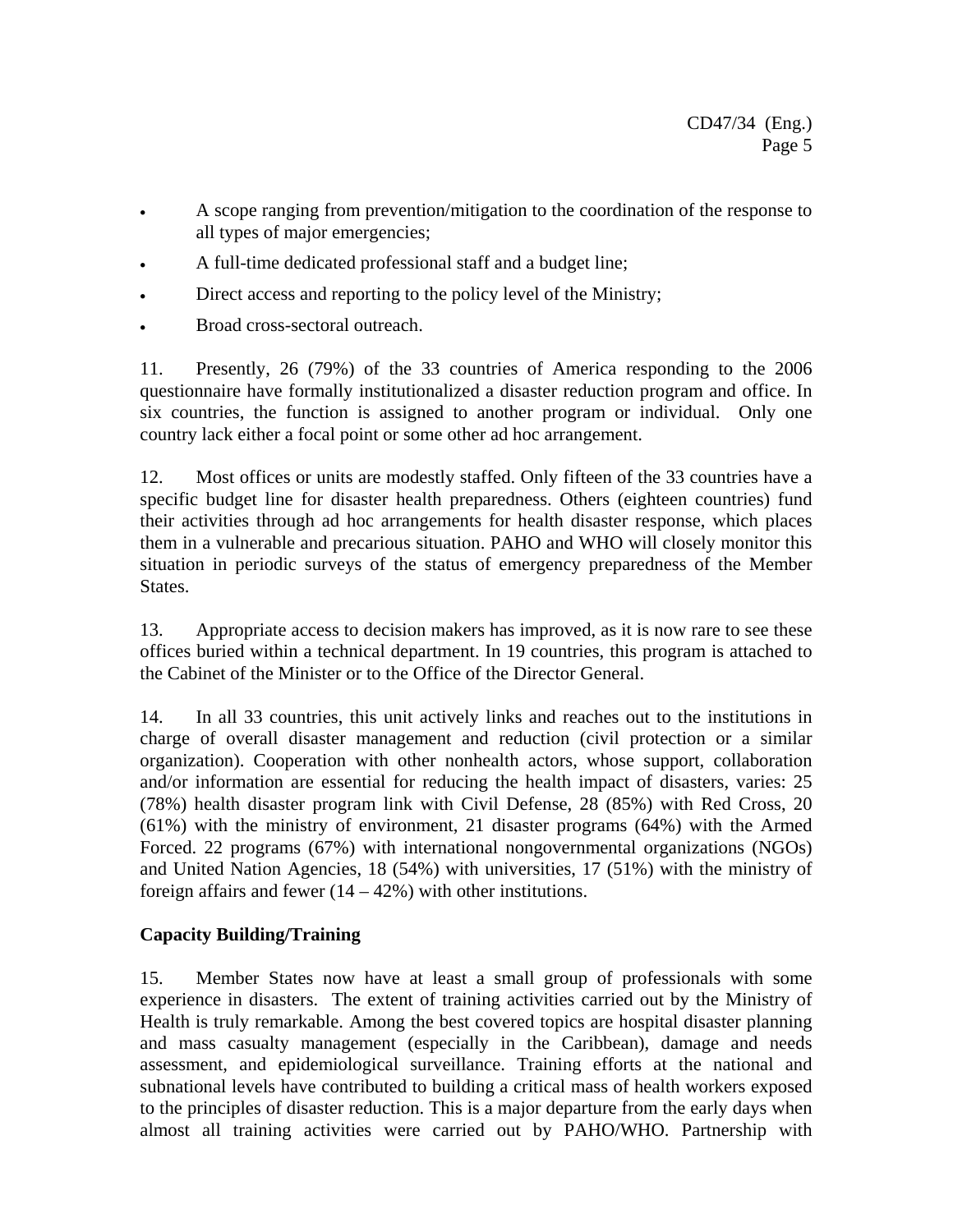universities and professional associations is still modest, although growing in the Region. The active involvement of other institutions/sectors with expertise and a stake in this issue has increased awareness among multiple key players. Most universities have integrated some aspect of disaster preparedness in their health facilities; however, very few have developed courses on disasters.

16. At the regional level, since 2000, 11 LIDERES (LEADERS) courses have been held in the Americas to improve the disaster health risk reduction skills of a wide range of senior level professionals in many sectors. Those courses have been taught thanks to the support of Member States that have provided facilitators and a network of universities who have played a key role in organizing and ensuring academic quality. LIDERES has generated growing support from partner agencies such as UNICEF and the International Federation of the Red Cross (IFRC). Expertise is now also provided by Latin American and Caribbean countries through a network of national experts like the Disaster Mitigation Advisory Group (DiMAG)<sup>4</sup> and collaborating centers in Chile and São Paulo.<sup>5</sup>

#### **Technical Publications, Guidelines and Standards**

17. The number of technical publications, guidelines or standards developed or adapted at the *country level* is increasing rapidly.

18. PAHO/WHO's contribution is now to compile the knowledge accumulated in the countries and produce scientific material on new or highly specialized topics of common interest, a cost-effective approach. Recent examples include the publication *Management*  of Dead Bodies in Disaster Situations<sup>6</sup>, a companion guide to the publication *Protecting Mental Health in Disaster and Emergency Situations,* the new version of *Hospital Planning for Disasters*, updated and expanded material on drinking water and sanitation, and a series of publications on safe hospitals. Future priorities will focus on complementing conceptual documents with practical guidelines (how-to) and standards in response to needs expressed by the Member States.

19. A mechanism is in place to inventory, digitalize and disseminate the scientific material produced by the countries. The Regional Disaster Information Center (CRID), located in facilities offered by Costa Rica, is jointly managed by the International Strategy for Disaster Reduction (ISDR) and PAHO. Countries are progressively but slowly developing their own capacity to manage and disseminate information. CANDHI, a regional network of disaster health information centers in Central America, was

 $\overline{\phantom{a}}$ <sup>4</sup> DiMAG is an informal group of experts from Latin America and the Caribbean who volunteer to assist

governments and PAHO/WHO by providing independent advice in disaster mitigation. 5 Chile – PAHO/WHO Collaborating Center on Disaster Mitigation in Health Facilities; São Paulo – PAHO/WHO Collaborating Center for Disaster Preparedness in the Americas.

<sup>&</sup>lt;sup>6</sup> Jointly with the International Committee of Red Cross (ICRC) and the International Federation of Red Cross Societies (IFRC).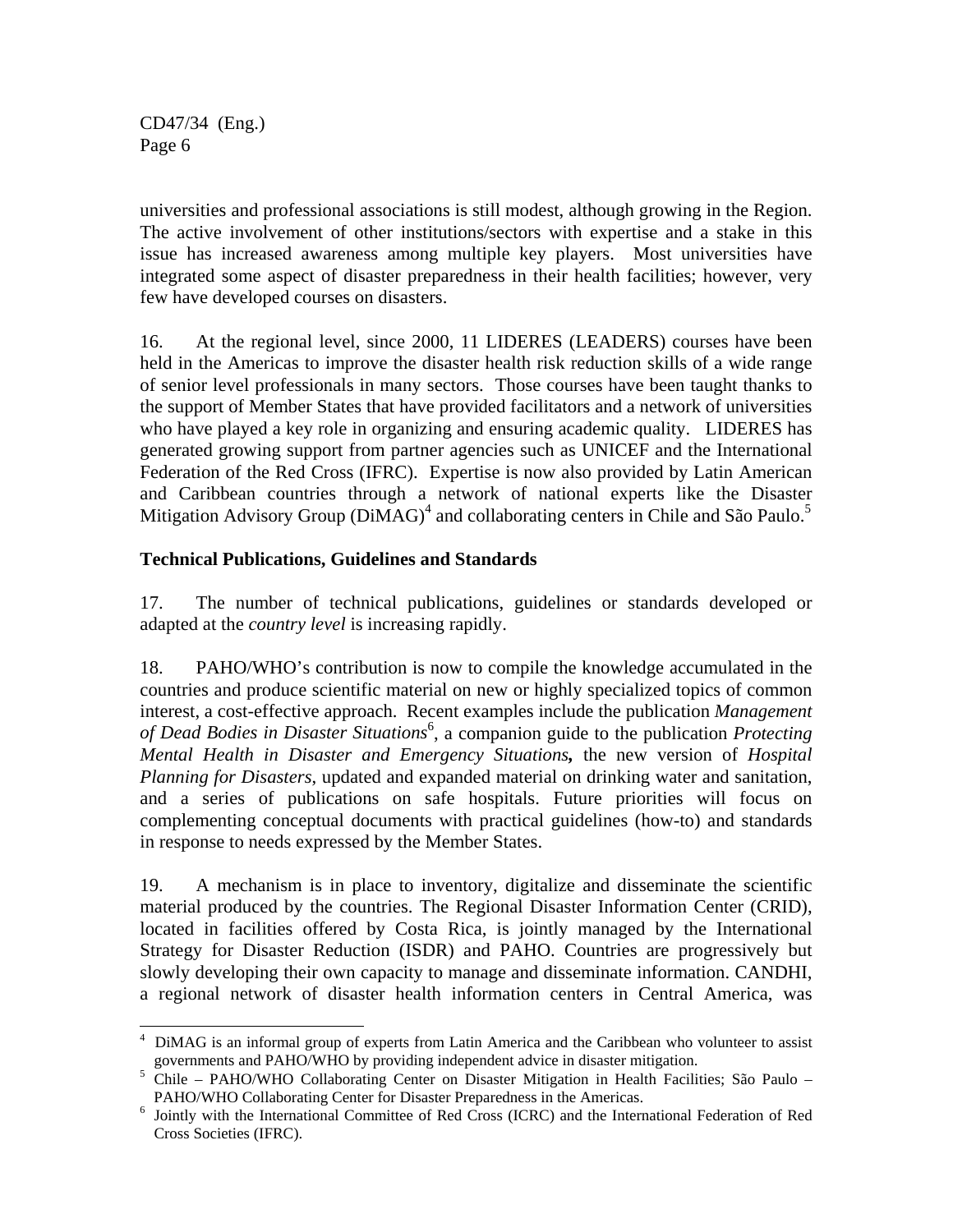initiated with the support from the US National Library of Medicine (NLM). More than 25,000 hits were registered on the web sites of these national information centers supported by the NLM and European Union donors. A similar initiative is in the planning stage in the Andean countries. It reflects the ability of countries to electronically access information. However, preference remains on printed material<sup>7</sup>.

## **Reducing the Vulnerability of Health Facilities: Safe Hospitals**

20. In 2005, the Governing Bodies (CD46.R14) requested Member States to give priority "*to reduce the vulnerability of their population and health facilities and to strengthen preparedness and response mechanisms for major emergencies.* "

21. It is estimated that more than half of the hospitals in Latin America and the Caribbean are located in disaster-prone areas and are unsafe. This situation is not specific to the Region; the Tsunami and the earthquakes in India (Gujarat), Iran (Bam), and Pakistan also severely affected health infrastructure. Building codes for health facilities should not only ensure the survival of staff and patients but also be stringent enough to permit facilities to continue operations.

22. The destruction of Mexico's Hospital Juarez in 1985 and the death of 561 patients and staff prompted the Region to launch a massive awareness campaign to increase the structural and nonstructural safety of the health facilities. This concern, at first a regional issue, evolved into a global priority in January 2005, the "Hyogo Framework of Action for 2005-2015," the global blueprint stemming from the Second World Conference on Disaster Reduction held in Kobe, Japan, included a specific indicator on vulnerability reduction in the health sector.

23. Achieving the goal of safe hospitals requires strong support from other sectors, as well as a significant financial commitment. It must be a State priority, not a sectoral one. Unfortunately, political commitment is often lacking, as funds allocated for this purpose remain disproportionately low compared to the needs. Indicators to monitor funding allocated for hospital safety, the number of engineering vulnerability analyses performed, and the number of facilities strengthened will be included in periodic country surveys being developed together with WHO. PAHO/WHO is part of several global task forces and institutions such as the International Strategy on Disaster Reduction (ISDR) and ProVention Consortium to help advocate on the critical importance of health risk reduction.

 $\overline{\phantom{a}}$ <sup>7</sup> Survey carried out by PAHO/WHO in 2004.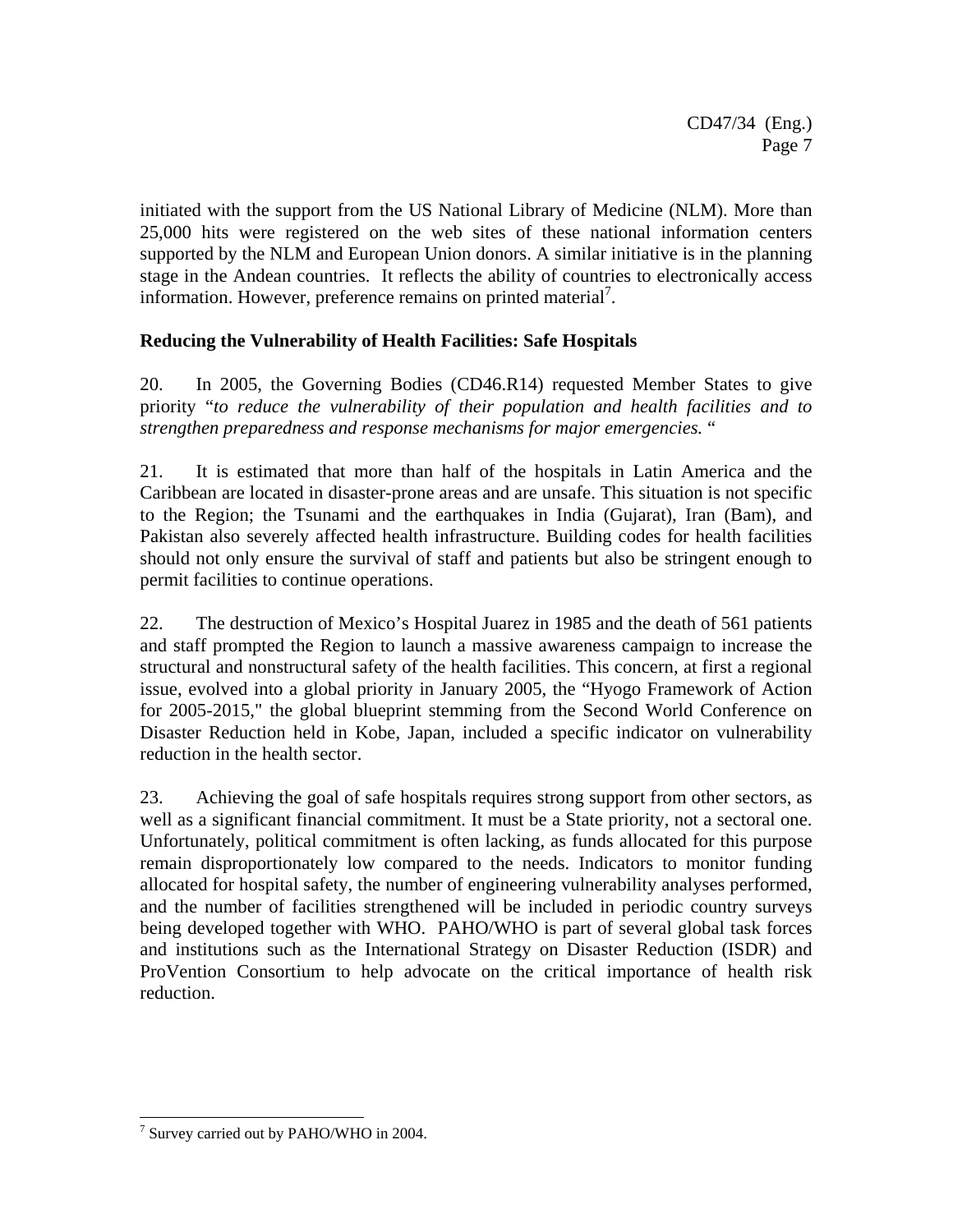#### *Challenges*

 $\overline{\phantom{a}}$ 

24. As Hurricane Katrina clearly illustrated, there is room for improvement in any country of the Region. Member States face several challenges:

- The human and financial resources assigned to the Disaster Unit must be strengthened to raise awareness and preparedness to the level that the population expects. Greater progress is needed to implement Resolution CD46.R14 urging Member States "*to continue giving priority attention to the allocation of financial resources"* intended for this purpose.
- The political support provided to preparedness activities in most countries should be extended to response in times of major crises. Occasionally, in the aftermath of large-scale disasters, political implications lead decision makers to marginalize the trained disaster coordinators.
- Preparedness efforts at the national level should be matched at the provincial or State level. National coordinators should increasingly play a normative and supportive role. Direct uncoordinated emergency interventions often weaken local institutions<sup>8</sup>.
- Greater attention is required to ensure continuity and professionalism. The rapid turnover of key staff, often with each change of authorities, remains a systemic problem. The very distinctive nature of disaster management, the imperative need for prior emergency experience, and the web sites of external contacts required for proper coordination need continuity. This continuity will only be achieved by considering disaster management as a specialized post with its own educational requirements and subject to competitive selection.
- Resources should be earmarked and responsibility assigned to prepare for rarelyoccurring events. Programs tend to focus disproportionately on the management of common seasonal emergencies. Indeed, these disasters are a major burden for the population and the health authorities; they are also where public pressure is most felt. However, their impact on public health is relatively minimal and reasonably well controlled. As a result, insufficient sustained attention is given to the infrequent, but historically inescapable, major disasters such as earthquakes, volcanic eruptions and others.
- Finally, national programs in the Americas should adapt to the rapidly changing international humanitarian environment. This point will be addressed in the next section.

<sup>8</sup> The same problem has been seen at international level where response tends to substitute rather than support the national effort.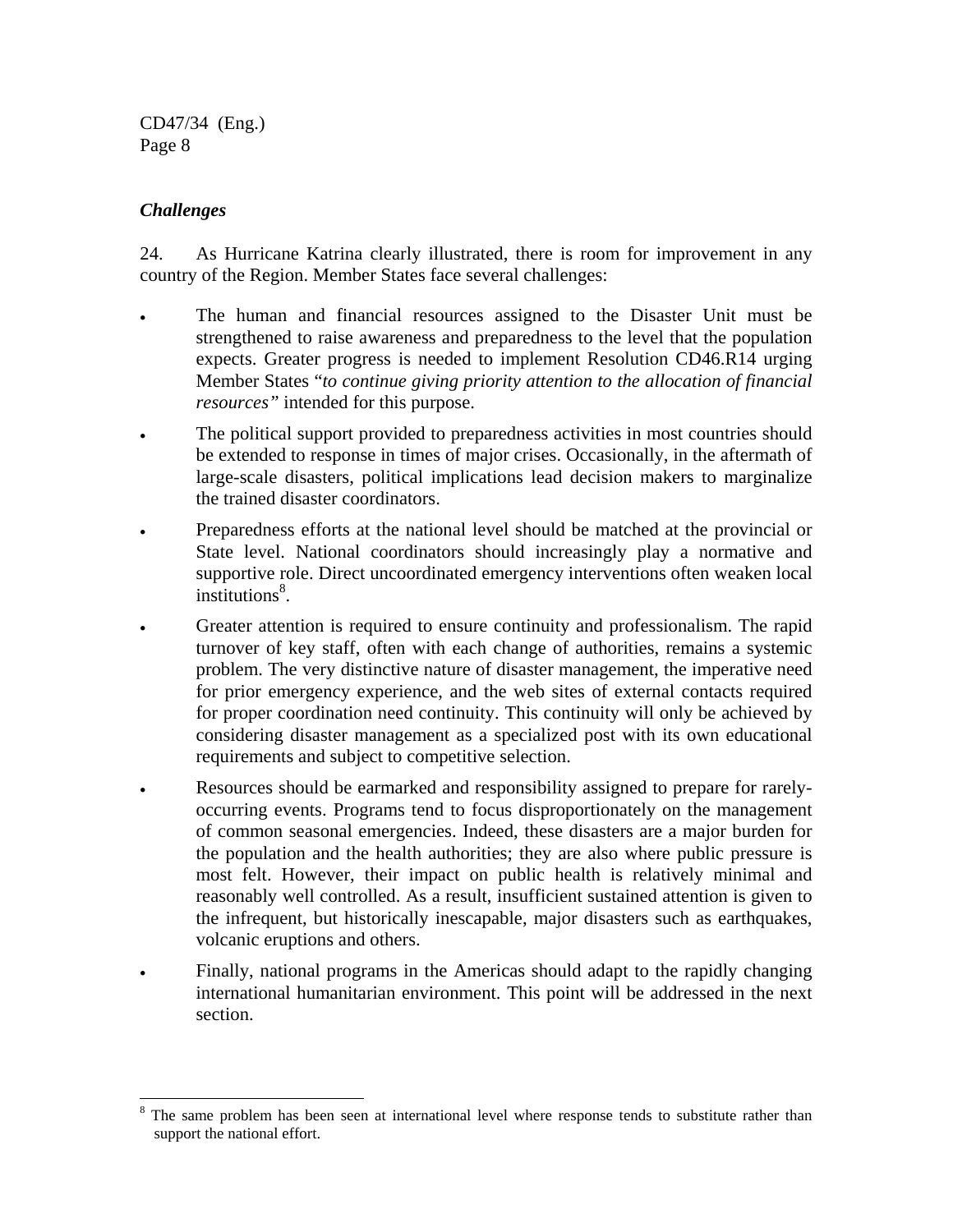#### *Influenza Pandemic: A Special Case*

25. The threat of a pandemic underscores the complementary roles of communicable disease experts and disaster managers. Preventing the transmission, early warning, laboratory diagnosis, protocols for treatments, and general case management calls for the expertise of epidemiologists, veterinarians and other health experts, not the special skills of disaster coordinators. Nevertheless, should a particularly lethal pandemic take hold, it will become a socioeconomic, health and political disaster, particularly given the fear that has been instilled in the population and the lack of effective prevention and treatment measures. This is where the expertise of the disaster units in the ministries of health, PAHO and WHO will be critical. A significant number of countries may overlook the potentially catastrophic impact of a pandemic because national health experts too often focus primarily on diagnosis and treatment protocols and underestimate the societal chaos that a highly virulent and infectious influenza would cause.

26. Some countries are uncertain about which national agency should lead the management of a pandemic: health, agriculture or civil protection/disaster management. This is a rhetorical dilemma, as the solution is different for each phase of the pandemic: agriculture should take the lead during the current phase 3; the primary responsibility should pass to the Ministry of Health in phase 4 and 5 when human-to-human transmission emerges, and the cross-sectoral disaster management authorities should take over in phase 6 (active pandemic).

#### **Regional Response Mechanism**

 $\overline{a}$ 

27. In 2005, the Governing Bodies (CD46.R14) requested "*the Director of PAHO to further support Member States by establishing a regionwide mechanism for immediate disaster response.*"

28. Since Hurricane David struck Dominica in 1979, PAHO/WHO has maintained a disaster response team to assess needs and respond promptly in the Caribbean. This team has been on standby every year during the hurricane season and has responded effectively. There has been no opportunity to test it after a major earthquake.

29. A regionwide response mechanism will have the same objective, namely to assist the Ministry of Health to assess damage and emergency needs in the health sector and inform the humanitarian community accordingly, provide early warning of potential public health threats, formulate public health priorities and offer guidance and advice to external health actors. In addition, the mechanism will enable WHO to carry out its UN role as lead agency and "*provider of last resort*" of assistance for the health cluster. 9

<sup>&</sup>lt;sup>9</sup> In 2005, the Inter Agency Standing Committee (IASC) on humanitarian affairs formulated the concept of a cluster of humanitarian actors and activities to be led and coordinated by one designated agency. WHO is the lead agency of the health cluster. Direct implementation of activities as "*last resort provider of*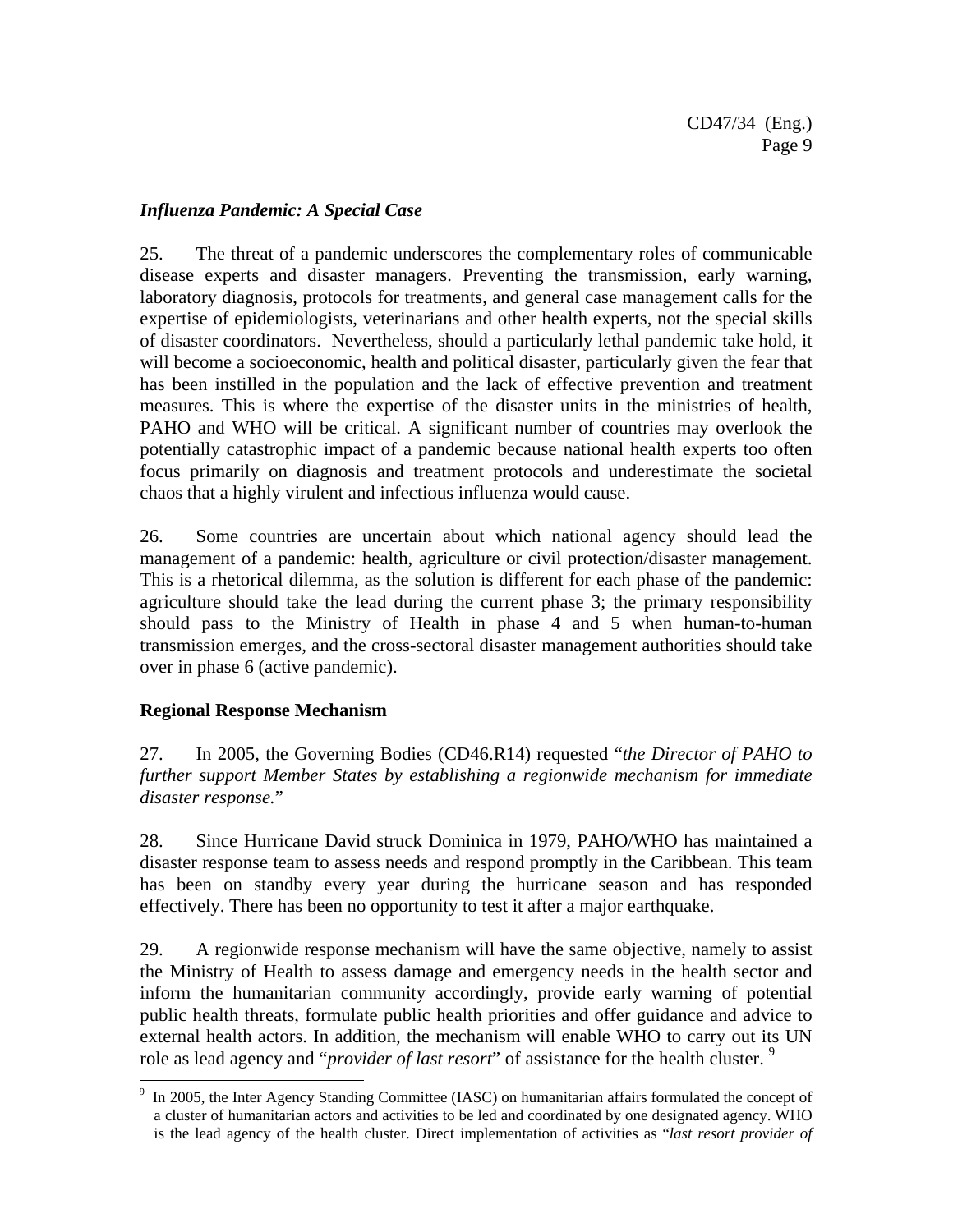#### *Constraints and Strategic Approaches*

30. The response to hurricanes in smaller countries usually does not require a large number of external experts. This will not be the case, however, in large-scale disasters with an overwhelming international response involving hundreds of NGOs, bilateral civilian and military contingents and large teams from UN agencies. As a case in point, ministries of health were overwhelmed (when not marginalized) during the response to the disasters in Asia. Most responders ignored WHO's technical guidelines on issues such as field hospitals and most actors, WHO included, met with considerable difficulty when it came to mobilizing an adequate number of experts familiar with the country and the dynamics of natural disasters. In this Region, a similar experience occurred with SUMA, the humanitarian supply management system. Over the last 15 years, PAHO/WHO, with the assistance of the Foundation managing SUMA, a specialized NGO, has trained almost 3,000 SUMA volunteers for this one task, yet it is still a challenge to mobilize a regional team of 15-20 volunteers on short notice.

31. The response to large-scale disasters in the Region requires a two-stage strategic approach:

- (a) A PAHO/WHO health disaster response team composed of staff members, consultants, advisors, and personnel seconded from donor agencies<sup>10</sup>. Under this first stage, PAHO/WHO would deal with individual experts.
- (b) An intercountry mechanism that mobilize the generous solidarity from neighboring countries and from the Region as a whole. This stage would provide, in a coordinated manner, an important number of experts that will increase substantially the team mobilized at the first stage. To achieve this, PAHO/WHO would deal with ministries of health, Civil Protection and other key institutions primarily from the Region. This second stage will be most critical in major disasters for which a large number of human resources may be required for any single task.

#### **Progress to Date**

 $\overline{\phantom{a}}$ 

32. Progress has been made over the last 12 months in operational planning for the first stage. A limited number of individuals have been identified and trained and standard operating procedures are being internally circulated for review. The Organization is one

*services"* will be limited to those for which PAHO/WHO has a definite comparative advantage. Early

warning system is a positive example, while repairing or reconstructing health facilities is not).<br><sup>10</sup> In the aftermath of major disasters in other regions, donor agencies have shown a great willingness to second key staff to UN response mechanisms, often a convenient last resort alternative, given the great difficulties to attract senior experts on short notice for several weeks or months. Developing countries from the Region were underrepresented and missed an opportunity to gain experience.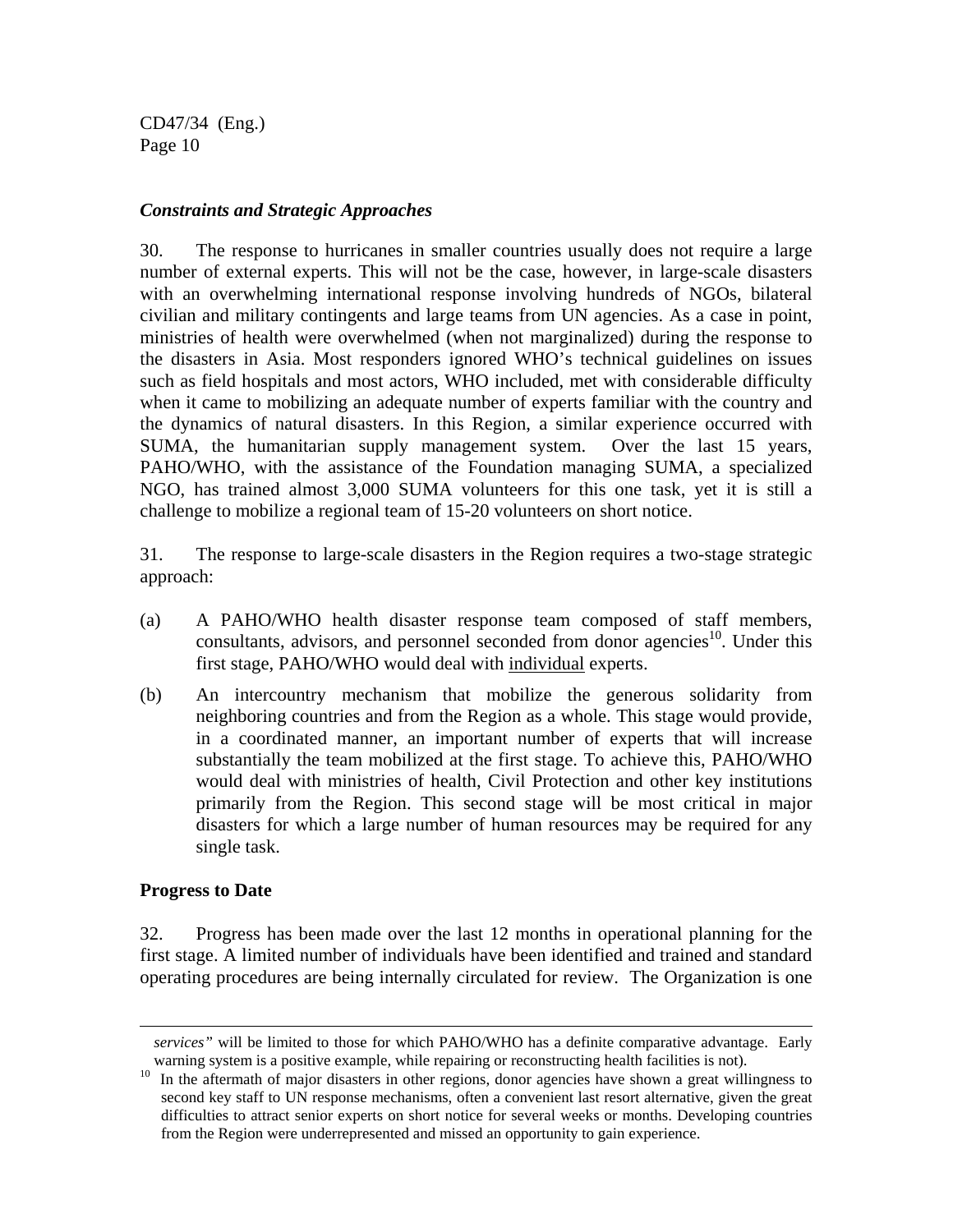of the few institutions that does not charge program support costs to any extrabudgetary funds received for emergencies.

33. Coordination mechanisms are also in place. The PAHO Disaster Task Force, created after Hurricane Mitch, was strengthened and an Emergency Operations Center (EOC) will be equipped and set up in the Headquarters building. This EOC will link closely with the EOC established by the Ministry of Health of the affected country. It will also assist PAHO to better fulfill its coordinating function in support of the Inter-American response mechanism by being an easily accessible venue for Organization of American States (OAS) disaster coordination meetings.

34. Finally, internal restructuring is taking place within the Area of Emergency Preparedness and Disaster Relief. Operational responsibility for the regional response mechanism is being relocated from Headquarters to the PAHO/WHO Office in Panama, where an increasing number of humanitarian and UN agencies have regional headquarters (UNICEF, United Nations Office for the Coordination of Humanitarian Affairs (OCHA), the Pan American Disaster Response Unit of the IFRC, the ISDR, etc.). PAHO/HQ and WHO will increasingly be called on to play a supporting role, as the key functions of information management and coordination (situation reports, briefing of donors, website) will be carried out as close to the site of the disaster as possible.

#### **The Next Steps**

 $\overline{a}$ 

35. At the administrative level, efforts must be stepped up to facilitate the rapid recruitment of experts (insurance, travel documents, etc) and the procurement of humanitarian supplies. Appropriate changes to the WHO/PAHO Manual should also be forthcoming.

36. For disasters of great magnitude, it will be necessary to formally call on assistance from institutions in the Member States**.** It is proposed that Member States (particularly those in need to be better prepared themselves<sup>11</sup>) assist PAHO/WHO to identify institutions that may enter into formal agreements to assume part or full responsibility for fulfilling a given task or function. As these tasks and functions require health skills as well as general support (information technology and management, communications, logistics, etc.), national institutions outside the health sector might also provide valuable assistance. This assistance will vary with the magnitude of the disaster.

37. Proceeding further in this direction formal endorsement from the Governing Bodies will be required. Without a strong political commitment from the Member States

<sup>&</sup>lt;sup>11</sup> A collateral but extremely important benefit for Latin American and Caribbean countries is the preparedness value of the training to be provided to the Health Disaster Response Team and of the experience gained during the response.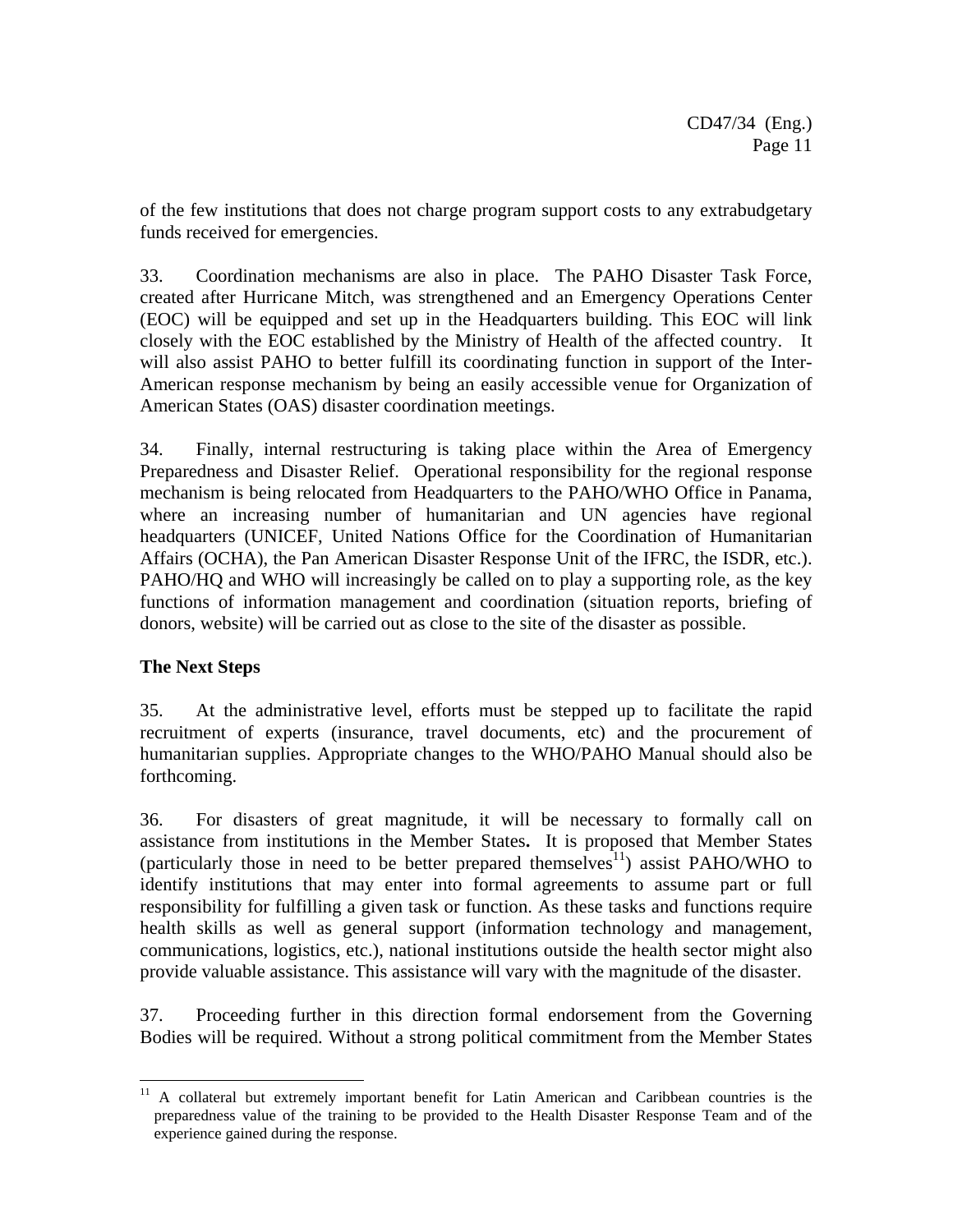and flexible administrative procedures, a truly regionwide mechanism is unlikely to succeed.

#### **Funding of the Regional Response Mechanism**

38. Preparing for the regional response mechanism and boosting the surge capacity of the Organization will be a preparedness activity funded by regular or extrabudgetary programs. A response to emergencies cannot wait for funds to be mobilized; it must begin immediately after a disaster. When technical regional support is required, speed is essential.

- 39. The following regional sources of funds will be required:
- (a) Advances from the PAHO Emergency Disaster Fund (PD) established in 1976 to mobilize the response mechanism without delay: The PD Fund is only to advance cash according to pledges of donors. Over the last decade, the average annual cost of relief activities has been slightly above US\$3.5 million. The last biennium relief activities reached \$11.3 million. The PD fund, the unique source for immediate funding, has been capitalized with \$400,000 within the first years of its creation. That PD fund has allowed immediate response, but in view of the increasing size of operation it is still insufficient to start all necessary field response actions to assist Member States. Thirty years later, it is now recommended to increase the PD Fund in the amount \$1 million by seeking internal or external sources of funding.
- (b) In-kind support from the Member States: this could be accomplished by covering the cost of the personnel they make available to the regional response mechanism. The endorsement of the Governing Bodies is respectfully requested.
- (c) Extra-budgetary funds provided by the international community to reimburse.

#### **Sustainability of the PAHO/WHO Effort**

40. For decades, the results achieved at the regional level have been made possible by generous extra-budgetary contributions from many governments. However, this situation is precarious. In line with the recommendation that Member States increase their financial commitment to their *own* programs, the core regional activities for this essential public health function increasingly will be integrated into the Organization's regular budget.